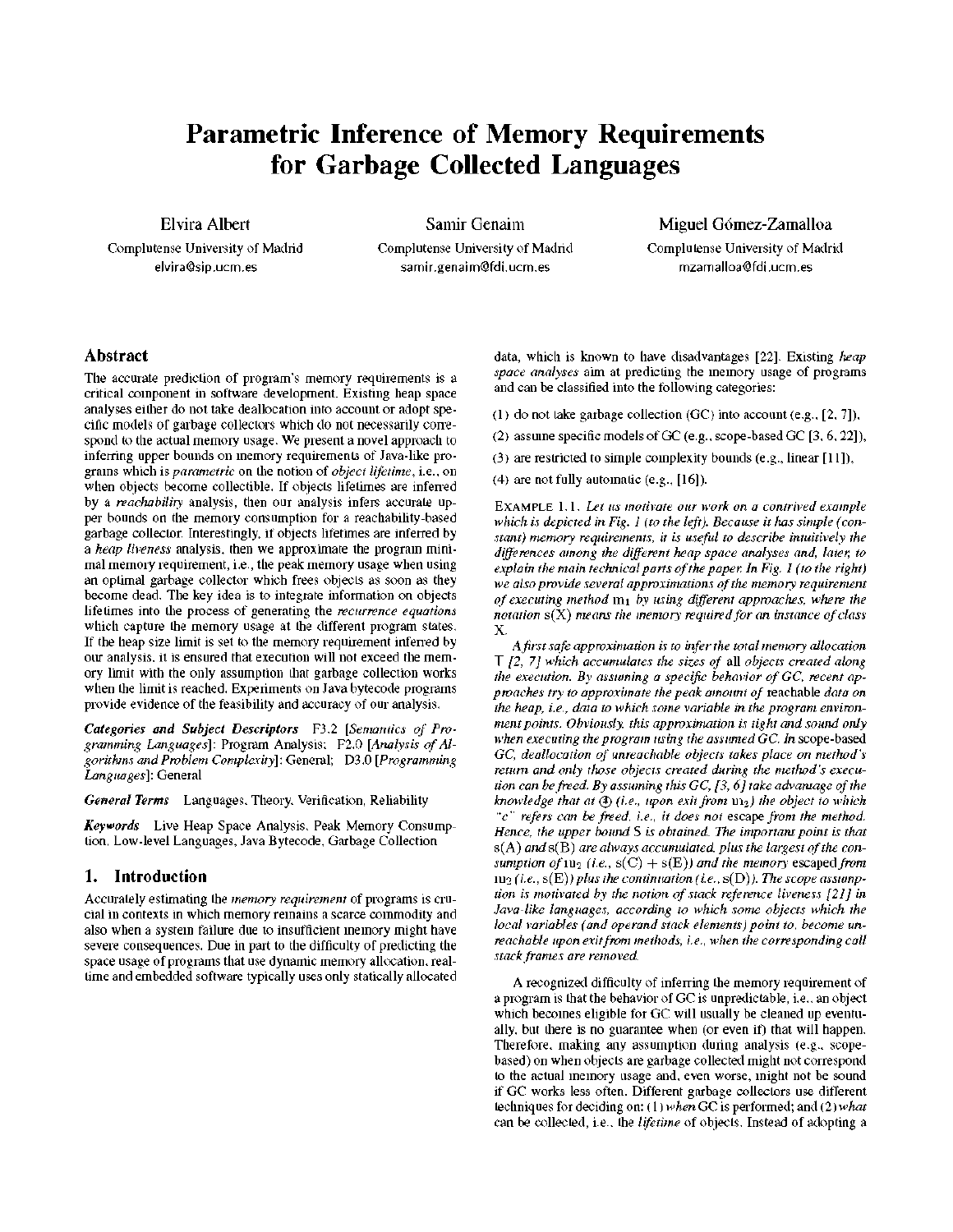| void $m_1()$ {<br>A a=new $A()$ ; $(I)$<br>a.f=new $B(.)$ : $(2)$<br>$a = m_2(a)$ ; $(b)$<br>D d=new $D()$ : | A m <sub>2</sub> $(Aa)$ {<br>$C \subset \text{new } C()$ :<br>int i= $a.f.m_3()$ + $c.m_3()$ ;<br>$a.f = null(3)$<br>return new $E(i)$ ; | int $\text{m}_3$ () {<br>return this.data:<br>class E is supposed $ $<br>to extend A | $s(A)+s(B)+s(C)+s(D)+s(E)$<br>$s(A) + s(B) + max(s(C) + s(E), s(E) + s(D))$<br>$max(s(A)+s(B)+s(C), s(A)+s(C)+s(E), s(E)+s(D))$<br>$max(s(A)+s(B)+s(C), s(E), s(D))$ |
|--------------------------------------------------------------------------------------------------------------|------------------------------------------------------------------------------------------------------------------------------------------|--------------------------------------------------------------------------------------|----------------------------------------------------------------------------------------------------------------------------------------------------------------------|
|--------------------------------------------------------------------------------------------------------------|------------------------------------------------------------------------------------------------------------------------------------------|--------------------------------------------------------------------------------------|----------------------------------------------------------------------------------------------------------------------------------------------------------------------|

Figure 1. A Java Program and its memory requirements: T=total-allocation; S=scope-based; R=reachability-based; L=liveness-based.

particular garbage collector, we present a novel approach to accurately estimating the memory requirements of object-oriented imperative programs which is parametric w.r.t. (2), i.e., when objects are eligible for GC, and sound for the following scenarios of (1):

- (i) GC collects objects as soon as they become eligible for collection or, at most, before the next heap allocation instruction.
- (ii) The heap size limit has been fixed to the obtained upper bound and GC is activated when new memory is to be allocated and the limit is reached.

In any of the above scenarios, it is guaranteed that execution will not exceed the upper bounds that we infer. While scenario (i) is of theoretical interest, (ii) is practical and realistic, since the least that one can expect from GC (i.e., the less restrictive assumption) is that it frees memory when no more memory is available. Similarly to [6, 3, 22], the basic techniques we use are based on the generation of recurrence relations which are then solved into closed-form upper bounds (i.e., expressions without recurrences). The main challenge is to integrate into them objects lifetime information where heap data might be garbage collected at any program state. This is non-trivial since we need to generate recurrence relations which capture the memory requirements at a *program point* level, rather than at a method level as all previous approaches do. As our main contribution, we propose a novel combination of the information gathered by a previous analysis on objects lifetime together with the generation of recurrence relations and the use of the technique of *partial evaluation* which, as our experimental results on Java bytecode programs show, allows us to accurately infer the memory requirements at the different program states.

We develop two interesting instances of our method. In the first instance, objects lifetimes are inferred by a reachability analysis and without the restriction of being scope-based. Then, our method is able to obtain the upper bound R in Fig 1. This is due to the fact that the object to which "a.f" points becomes unreachable at program point (3), the object to which "c" points becomes unreachable upon exit from  $m_2$ , and the object created immediately before  $(1)$ becomes unreachable at (J). We can observe that this information is reflected in R by taking the maximum between: the consumption up to the first allocation instruction in  $m_2$ ; the consumption up to the end of  $m_2$  taking into account that the object to which "a.f" points becomes unreachable, then the consumption until the end of  $m_1$  taking into account that both the object pointed by "a.f" and the object created immediately before  $\sigma$  become unreachable. As another instance, we consider a garbage collector which reclaims objects when they become dead (i.e, will not be used in the future). Then, we obtain the upper bound L by taking advantage of the fact that the object created immediately before  $\overline{O}$  and those to which "a.f" and "c" point are dead at program point  $\circled{3}$ , and that the object created at the end of  $m_2$  is dead at program point  $(4)$ . This information is reflected in the elements of the max similarly to what we have seen for R. Note that, in theory, L is indeed the minimal memory requirement for executing the method. This paper makes the following important contributions:

- (1) Our work is the first one that can be used to model accurately and safely the actual memory usage in Java-like languages under only the assumption that GC will work before exceeding the memory limit.
- (2) Also, if we base our analysis on the same liveness information, our approach is the first one to obtain upper bounds on the memory requirement for:
- (2.1) GC schemes (for Java-like languages) that take advantage of liveness information inferred at compile time [21].
- (2.2) Languages with region-based memory management in which programs are instrumented with explicit region (de)allocation annotations by relying on a liveness analysis [9].
- (3) Provide information for understanding/debugging the memory usage of programs, which can be a critical resource during software development.

## 2. Memory Requirements in Simple Imperative Bytecode

To formalize our analysis, we consider a simple rule-based imperative language (in the style of any of [2, 23, 18]). It has been shown that Java bytecode (and hence Java) can be compiled into this intermediate language [1]. Moreover, the translation preserves the  $heap$ memory requirement of the original program. A rule-based program consists of a set of procedures and a set of classes. A procedure p with k input arguments  $\bar{x} = x_1, \ldots, x_k$  and m output arguments  $\bar{y} = y_1, \ldots, y_m$  is defined by one or more *guarded rules*. Rules adhere to this grammar:

- $rule ::= p(\langle \bar{x} \rangle, \langle \bar{y} \rangle) \leftarrow g, b_1, \ldots, b_n$
- $g ::= true \mid exp_1 \text{ op } exp_2 \mid \text{type}(x, C)$
- $b ::= x := \exp |x := new C^1 |x := y.f |x.f := y | q(\langle \bar{x} \rangle, \langle \bar{y} \rangle)$
- $exp$  ::= null  $| \text{ } aexp$
- $aexp ::= x \mid n \mid aexp aexp \mid aexp + aexp \mid aexp * aexp \mid aexp / aexp$ *op* ::= > | < | ≤ | ≥ | = | ≠

where  $p(\langle \bar{x} \rangle, \langle \bar{y} \rangle)$  is the *head* of the rule; g its guard, which specifies conditions for the rule to be applicable;  $b_1, \ldots, b_n$  the body of the rule;  $n$  an integer;  $x$  and  $y$  variables;  $f$  a field name, and  $q(\langle \bar{x} \rangle, \langle \bar{y} \rangle)$  a procedure call. The language supports class definition and includes instructions for object creation, field manipulation, and type comparison through the instruction type $(x, C)$ , which succeeds if the runtime class of  $x$  is exactly C. A class C is a finite set of typed field names, where the type can be integer or a class name. The superscript  $i$  on a class C is a unique identifier which associates objects with the program points where they have been created. The key features of this language which facilitate the formalization of the analysis are:  $(1)$  recursion is the only iterative mechanism, (2) guards are the only form of conditional, (3) there is no operand stack and (4) objects can be regarded as records, and the behavior induced by dynamic dispatch in the original bytecode program is compiled into dispatch blocks guarded by a type check. The translation from (Java) bytecode to the rule-based form is per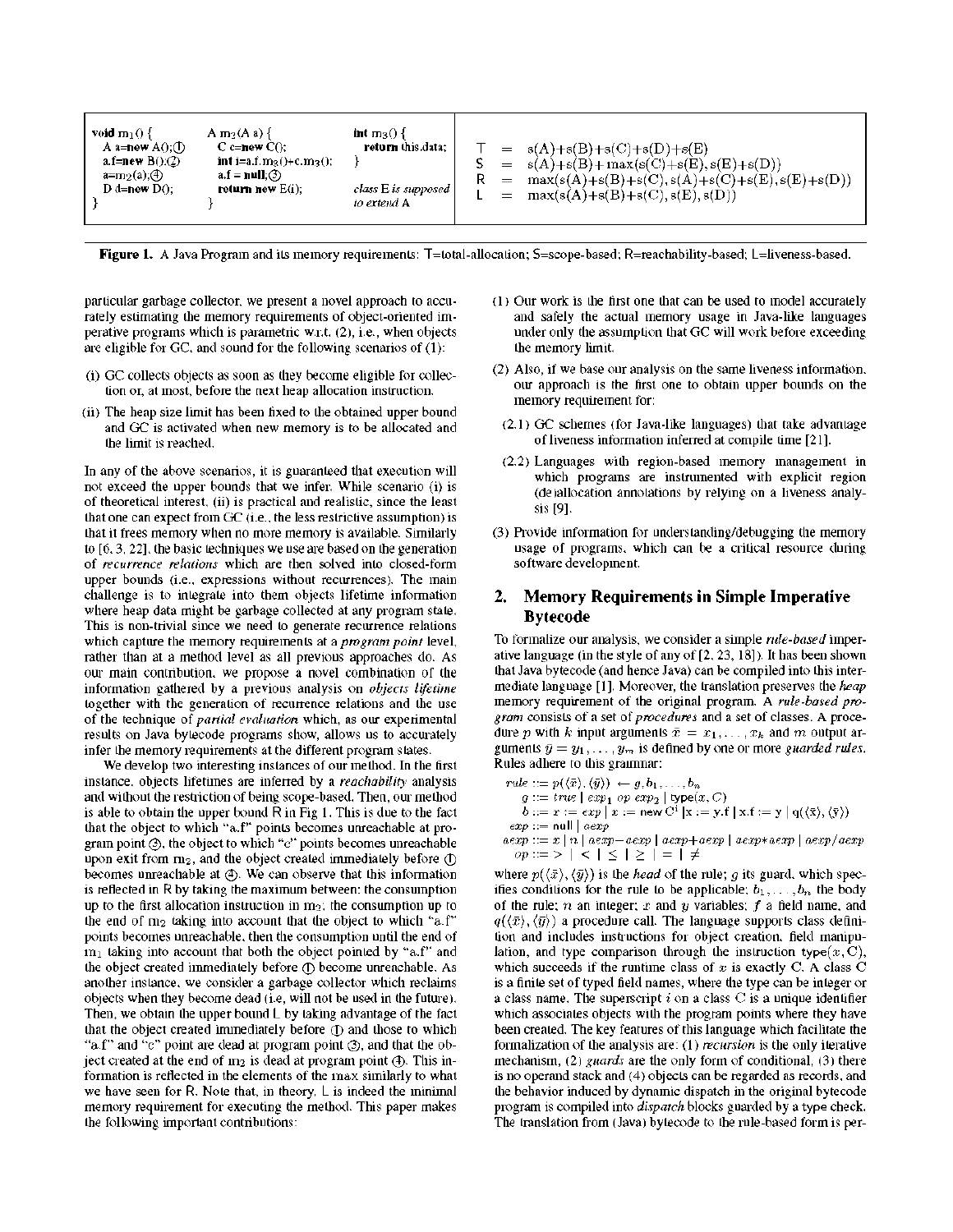formed in two steps [1]. First, a control flow graph is built. Second, a procedure is defined for each basic block in the graph and the operand stack is *flattened* by considering its elements as additional local variables. For simplicity, our language does not inclnde advanced features of Java such as exceptions, interfaces, static fields, access control and primitive types besides integers and references, but our implementation deals with full (sequential) Java bytecode.

EXAMPLE 2.1. Fig. 2 shows the Java source (to the left) of another example that we will use in the paper (besides the one in Fig. 1) because it has interesting memory requirements, namely exponential and polynomial bounds. The source code is shown only for clarity as the analyzer generates the rule-based representation (to the right) from the corresponding bytecode only. The first two rules correspond to method m. Each of them is guarded by a corresponding condition, resp.  $n > 0$  and  $n \le 0$ . Variable names of the form  $s_i$ indicate that they originate from stack positions. For instance, the "new Tree<sup>1</sup>" instruction creates an object of type Tree (the superscript 1 is the unique identifier for this allocation site) and assigns the corresponding reference to variable  $s_0$  (which corresponds to pushing the reference on the stack in the original bytecode). Next, methods g and f are invoked. Then, the local variable n is decremented by one and the result is assigned to  $s_2$  and a recursive call is done. A similar recursive invocation follows. In Java bytecode, constructor methods are named init. In both rules, the return value is r which in the first takes the object reference and in the second takes null. In the rule-based representation for f, the important observation is that loops are extracted in separate procedures which are treated by the analysis as methods, namely,  $f_1$  and  $f_2$  are intermediate procedures which correspond, resp., to the while and for loops in f. We refer to each procedure as a scope which can be a method definition or an intermediate block.

## 2.1 Semantics

The execution of bytecode in rule-based form is exactly like standard bytecode; a thorongh explanation is ontside the scope of this paper (see [20]). The operational semantics for rule-based bytecode is shown in Fig. 3. An activation record is of the form  $\langle p, bc, tv \rangle$ , where p is a procedure name, be is a sequence of instructions and  $tv$  a variable mapping. Executions proceed between configurations of the form  $A$ ; h, where A is a stack of activation records and  $h$  is the *heap*, which is a partial map from an infinite set of memory locations to objects. We use  $h(r)$  to denote the object referred to by the memory location r in h and  $h[r \mapsto o]$  to indicate the result of npdating the heap h by making  $h(r) = o$ . An object o is a pair consisting of the object class tag and a mapping from field names to values which is consistent with the type of the fields.

Intuitively, rule (1) accounts for all instructions in the bytecode semantics which perform arithmetic and assignment operations. The evaluation  $eval(exp, tv)$  returns the evaluation of the arithmetic or Boolean expression exp for the values of the corresponding variables from  $tv$  in the standard way, and for reference variables, it returns the reference. Rules  $(2)$ ,  $(3)$  and  $(4)$  deal with objects. We assnine that newobject( $C<sup>i</sup>$ ) creates a new object of class C and initializes its fields to either 0 or null, depending on their types. Rule (5) (resp., (6)) corresponds to calling (resp., returning from) a procedure. The notation  $p[\bar{y}, \bar{y}']$  records the association between the formal and actual return variables. It is assumed that newenv creates a new mapping of local variables for the corresponding method, where each variable is initialized as newobject does.

A complete execution starts from an *initial configuration* of the form  $\langle \perp, p(\langle \bar{x} \rangle, \langle \bar{y} \rangle), tv \rangle$ ; h and ends in a final configuration of the form  $\langle \perp, \epsilon, tv' \rangle$ ; h' where tv and h are initialized to suitable initial values,  $tv'$  and  $h'$  include the final values, and  $\perp$  is a special symbol indicating an initial state. Complete executions can be regarded as *traces*  $S_0 \rightarrow S_1 \rightarrow \cdots \rightarrow S_n$ , denoted  $S_0 \rightarrow^* S_n$ , where  $S_n$  is a final configuration. Infinite traces correspond to non-terminating executions. Traces that correspond to complete or infinite executions are referred to as complete traces.

#### 2.2 The Notion of Memory Requirement

We use  $s(C)$  to denote the amount of memory required to hold an instance object of class C,  $s(o)$  denotes the amount of memory occupied by an object  $o$ , and  $s(h)$  denotes the amount of memory occupied by all objects in the heap h, namely  $\Sigma_{\tau \in \text{dom}(h)}s(h(r))$ . Since in the semantics of Fig. 3, there is no deallocation, given a finite complete trace  $t \equiv S_0 \rightarrow S_n$ , its *total memory* allocation is defined as  $total(t) = s(h_n) - s(h_0)$ . If the derivation is infinite, then  $total(t) = \max({s(h_i) | S_i = A_i; h_i \in t}) - s(h_0).$ 

Langnages with antomatic memory management aim at antomatically reclaiming memory (freeing it) when its content can no longer affect future computations. Therefore, in the presence of any GC, the size of the heap might also decrease. Hence, the memory requirement of an execution is defined as the maximum size of all intermediate heaps. More formally, given a complete trace  $t$ , and assuming that the initial heap  $h_0$  contains initial data that will not be deallocated during the execution, the memory requirement (or peak memory usage) of  $t$  in the presence of GC is defined as  $peak(t) = max({s(h_i) | S_i = A_i; h_i \in t}) - s(h_0)$ . This is the notion that our analysis aims at approximating.

# 3. Parametric Inference of Memory **Requirements**

In practice, when executing a program, there is a maximum heap size limit, and when it is exceeded the program terminates in an out of heap memory error state. Building over previous work on heap space analysis [2, 3], we present a novel approach to inferring accurate memory requirements which can be used in combination with reachability-based or liveness-based memory managers. From a practical point of view, our analysis results are sound under only the assumption that GC will reclaim memory if we are about to exceed the heap size limit and new memory has to be allocated. This is to say that, when executing the program by fixing the inferred memory reqnirement as heap size limit, it is ensured that the program will not run into an *out of heap memory* state.<sup>1</sup> The analysis consists of four steps which will be described in the following four sections:

- 1. Generation of upper bounds on the total memory consumption ([2, 4]).
- 2. Inference of information on lifetime of objects.
- 3. Generation of memory requirement recurrence relations.
- 4. A partial-evaluation based transformation of the recurrence equations.

#### 3.1 Total Memory Allocation Upper Bounds

Any heap space analysis aims at approximating the memory usage of the program as a function of the input data sizes. As customary, the  $size$  of data is determined by its variable type [1]: the size of an integer variable is its value; the size of an array is its length; and the size of a reference variable is the length of the longest path that can be traversed through the corresponding object (e.g., length of a list, depth of a tree, etc.). We use the original variable names (possible primed) to refer to the corresponding size variables; but we write the size in *italic*, e.g., if variable  $l$  in  $f_1$  is a reference to a

 $<sup>1</sup>$  In Java, the option "-Xmxn" can be used to specify the memory limit.</sup>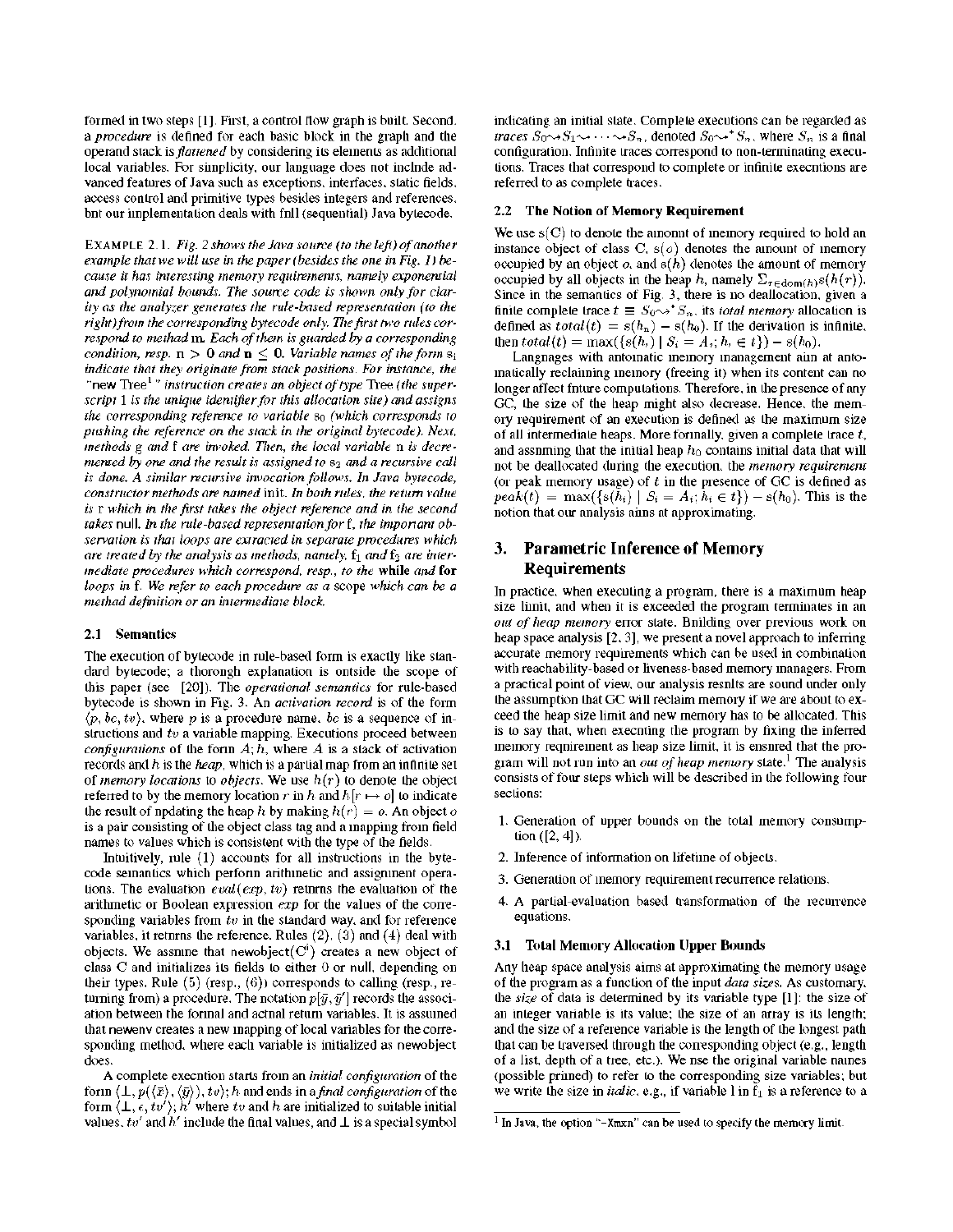| class Test {<br>static Tree $m(int n)$ {<br>if ( $n>0$ ) return new Tree <sup>1</sup> (f(n,g(n)), $m(n-1), m(n-1)$ );<br>else return null:<br>static List $g(int n)$ {<br>if ( $n \le 0$ ) return null<br>else return new List <sup>2</sup> (n, $g(n-1)$ );<br>static int f(int n, List 1) $\{$<br>int $r=0$ :<br>while $(1 := null) \nmid$<br>$r \leftarrow (new Long^3 (l.data)) \cdot intValue);$<br>$l = l$ , next:<br>$\}$ // List <sup>2</sup> is not live<br>for $(int i=n; i>0; i-)$<br>$r^*$ = (new Integer <sup>4</sup> (i)), intValue();<br>retorn r; | $m(\langle n \rangle, \langle r \rangle) \leftarrow$<br>$n > 0$ , (a)<br>$s_0 := new Tree^1, (b)$<br>$g(\langle n \rangle, \langle s_1 \rangle), \circledcirc$<br>$f(\langle n, s_1 \rangle, \langle s_1 \rangle),$<br>$s_2 := n - 1, 0$<br>$m(\langle s_2 \rangle, \langle s_2 \rangle),$<br>$s_3 := n - 1, \hat{e}$<br>$m(\langle s_3 \rangle, \langle s_3 \rangle),$<br>$init_{Tree}(\langle s_0, s_1, s_2, s_3 \rangle, \langle \rangle),$<br>$r = s_0$ .<br>$m(\langle n \rangle, \langle r \rangle) \leftarrow$<br>$n \leq 0$ ,<br>$r := \text{null}.$<br>$f(\langle n, l \rangle, \langle r \rangle) \leftarrow$<br>$r := 0, \textcircled{f}$<br>$f_1(\langle l, r \rangle, \langle l, r \rangle),$<br>$i := n$ , $\circledcirc$ | $f_1(\langle l,r \rangle, \langle l,r \rangle) \leftarrow$<br>$l \neq \text{null}, \langle \text{ft} \rangle$<br>$s_0 := new\text{Long}^3$ .<br>$s_1 :=$ l.data,<br>$init_{\text{Long}}(\langle s_0, s_1 \rangle, \langle \rangle),$<br>intValue <sub>Long</sub> ( $\langle s_0 \rangle, \langle s_0 \rangle$ ),<br>$\mathbf{r} := \mathbf{r} + \mathbf{s}_0$ ,<br>$l := l.next, \Omega$<br>$f_1(\langle l,r\rangle,\langle l,r\rangle).$<br>$f_1(\langle l,r \rangle, \langle l,r \rangle) \leftarrow$<br>$l = null$ .<br>$f_2(\langle i, r \rangle, \langle i, r \rangle) \leftarrow$<br>$i > 0, \oplus$<br>$s_0 := new Integer^4$ ,<br>$init_{Int}(\langle s_0, i \rangle, \langle \rangle),$<br>$intValue_{Int}(\langle s_0 \rangle, \langle s_0 \rangle),$<br>$\mathbf{r} := \mathbf{r} * \mathbf{s}_0$ ,<br>$i := i - 1$ . (k)<br>$f_2(\langle i, r \rangle, \langle i, r \rangle).$ |
|------------------------------------------------------------------------------------------------------------------------------------------------------------------------------------------------------------------------------------------------------------------------------------------------------------------------------------------------------------------------------------------------------------------------------------------------------------------------------------------------------------------------------------------------------------------|-----------------------------------------------------------------------------------------------------------------------------------------------------------------------------------------------------------------------------------------------------------------------------------------------------------------------------------------------------------------------------------------------------------------------------------------------------------------------------------------------------------------------------------------------------------------------------------------------------------------------------------------------------------------------------------------------------------------------------------------|--------------------------------------------------------------------------------------------------------------------------------------------------------------------------------------------------------------------------------------------------------------------------------------------------------------------------------------------------------------------------------------------------------------------------------------------------------------------------------------------------------------------------------------------------------------------------------------------------------------------------------------------------------------------------------------------------------------------------------------------------------------------------------------------------------------------------------------------------------------------------------------------|
|                                                                                                                                                                                                                                                                                                                                                                                                                                                                                                                                                                  | $f_2(\langle i, r \rangle, \langle i, r \rangle).$                                                                                                                                                                                                                                                                                                                                                                                                                                                                                                                                                                                                                                                                                      | $f_2(\langle i, r \rangle, \langle i, r \rangle) \leftarrow$<br>$i \leq 0$ .                                                                                                                                                                                                                                                                                                                                                                                                                                                                                                                                                                                                                                                                                                                                                                                                               |

Figure 2. Java code of running example and rule-based representation of m and f

|                   | $b \equiv x := exp, \ \ v = eval(exp, tv)$                                                                                                                                            |
|-------------------|---------------------------------------------------------------------------------------------------------------------------------------------------------------------------------------|
| $\left(1\right)$  | $\langle p, b \cdot b \cdot c, tv \rangle \cdot A; h \leadsto \langle p, bc, tv[x \mapsto v] \rangle \cdot A; h$                                                                      |
| (2)               | $b \equiv x := \mathsf{new} \: \mathrm{C}^i$ , o=newobject( $\mathrm{C}^i$ ), r $\not \in dom(\mathrm{h})$                                                                            |
|                   | $\langle p, b \cdot bc, tv \rangle \cdot A; h \rightsquigarrow \langle p, bc, tv[x \mapsto r] \rangle \cdot A; h[r \mapsto o]$                                                        |
| $\left(3\right)$  | $b \equiv x := y.f, \; tv(y) \neq \text{null}, \; o = h(tv(y))$                                                                                                                       |
|                   | $\langle p, b \cdot bc, tv \rangle \cdot A; h \rightsquigarrow \langle p, bc, tv[x \mapsto o.f] \rangle \cdot A; h$                                                                   |
| $\left( 4\right)$ | $b \equiv x.f := y$ , $tv(x) \neq \text{null}$ , $o = tv(x)$                                                                                                                          |
|                   | $\langle p, b \cdot bc, tv \rangle \cdot A; h \rightsquigarrow \langle p, bc, tv \rangle \cdot A; h \langle o, f \mapsto tv(y) \rangle$                                               |
|                   | $b \equiv q(\langle \bar{x} \rangle, \langle \bar{y} \rangle)$ , there is a program rule $q(\langle \bar{x}' \rangle, \langle \bar{y}' \rangle) := g, b_1, \cdots, b_k$               |
| (5)               | such that $tv' = newenv(q)$ , $\forall i. tv'(x'_i) = tv(x_i)$ , $eval(g, tv') = true$                                                                                                |
|                   | $\langle p, b \cdot bc, tv \rangle \cdot A; h \sim \langle q, b_1, \ldots, b_k, tv' \rangle \cdot \langle p[\bar{y}, \bar{y}'], bc, tv \rangle \cdot A; h$                            |
| (6)               |                                                                                                                                                                                       |
|                   | $\langle q, \epsilon, tv \rangle \cdot \langle p[\bar{y}, \bar{y}'], bc, tv' \rangle \cdot A; h \rightsquigarrow \langle p, bc, tv'[\bar{y} \mapsto tv(\bar{y}')] \rangle \cdot A; h$ |
|                   |                                                                                                                                                                                       |

Figure 3. Operational semantics of bytecode programs in rule-based form

list, then  $l$  represents its length. Note that the size measure of data structures is unrelated to function s(C) as defined in the previous section to measure the actual space occupancy. The size measure is mainly used for estimating the number of iterations of recursive procedures. When we need to compute the sizes  $\bar{v}$  of a tuple of variables  $\bar{x}$ , we use the notation  $\bar{v} = \alpha(\bar{x}, tv, h)$ , which means that the integer value  $v_i$  is the size of the variable  $x_i$  in the context of the variables table tv and the heap  $h$ . For instance, we need to access the heap h where the list 1 is allocated to compute its length  $v$ . If x is an integer variable, then its size (value) is obtained from the variable table tv.

Standard size analysis is used in order to obtain relations between the sizes of the program variables at different program points [12]. For instance, associated with the recursive rule  $f_1$ , we infer the size relation  $l > l'$  which indicates that the length of 1 decreases when calling  $f_1$  recursively where  $l'$  refers to the size of 1 at the program point where  $f_1$  is called recursively. We denote by  $\varphi_r$  the conjunction of linear constraints that describes the size relations between the abstract variables of a rule  $r$  and refer to [12, 1] for more information. The rest of our analysis is parametric w.r.t. the size relations, which are an external component, and can also admit user-defined size relations as [14]. Given a program P and the relations  $\varphi$  for its rules, a recurrence relation (RR) system for total memory allocation is generated by applying the following definition to all rules in P.

DEFINITION 3.1 (total number of allocation equations [2]). Let  $r$ be a rule of the form  $p(\langle \bar{x} \rangle, \langle \bar{y} \rangle) \leftarrow g, b_1, \ldots, b_n$  and  $\varphi_r$  its corresponding size relations. Then, its total memory allocation equation is defined as  $p(\bar{x}) = \sum_{i=1}^{n} M(b_i), \varphi_r$  where  $M(x := new C^i) =$  $s(C^i)$ ,  $\mathcal{M}(q_i(\langle \bar{x}_i \rangle, \langle \bar{y}_i \rangle)) = q_i(\bar{x}_i)$ ; otherwise  $\mathcal{M}(b_i) = 0$ .

Note that each call in the rule  $q_i(\langle \bar{x}_i \rangle, \langle \bar{y}_i \rangle)$  has a corresponding abstract version  $q_i(\bar{x}_i)$  where  $\bar{x}_i$  are the size abstractions of  $\bar{x}_i$  at the corresponding program point. The output variables are ignored in the RR as the cost is a function of the *input* data sizes, but the relation they impose on other variables is kept in  $\varphi_r$ . The same procedure name is used to define its associated cost relation, but in italic font. An important point is that the RR must keep the order of the corresponding  $size$  constants and the calls in their right hand sides (rhs) exactly as they appear in the rule they are generated from. This was not required by previous memory analyses [3, 2],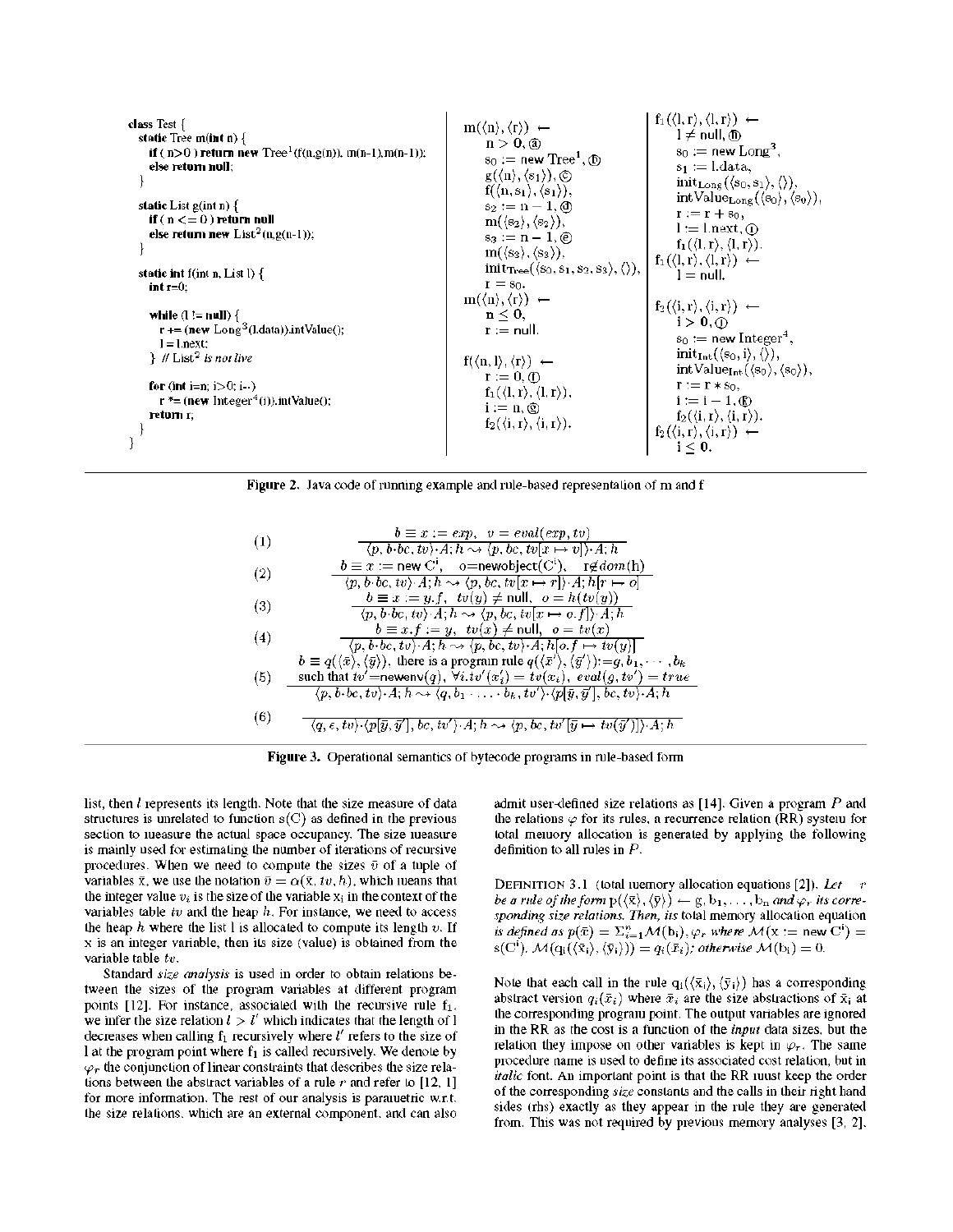but it will be crucial when developing our analysis in order to make RR capture the heap space usage at a program point level.

EXAMPLE 3.2. The total allocation equations for the rules  $m$  and f in Fig. 2 are:

$$
m(n) = s(\text{Tree}^1) + g(n) + f(n, s_1) + m(s_2) + m(s_3)
$$
  
\n
$$
\{n>0, s_1=n, s_2=n-1, s_3=n-1\}
$$
  
\n
$$
m(n) = 0 \qquad \{n=0\}
$$
  
\n
$$
f(n, l) = f_1(l, r) + f_2(i, r') \qquad \{r=0, i=n\}
$$

The first equation corresponds to the first rule of procedure m. It states that the total memory consumption when executing in with an input value n is: the size of an object of type  $Tree<sup>1</sup>$ , plus the consumption of the corresponding calls to g, f and the recursive calls to m. Note that the attached constraints describe the size relations between the local variables and the input variable n. The total allocation for  $f$  is the sum of total allocations of the loops  $f_1$ and  $f_2$ .

Once the RR are generated, a worst-case cost analyzer uses a solver in order to obtain closed-form upper bounds, i.e., cost expressions without recommences. Given a RR  $p(\bar{x})$ , we denote by  $p^{u b}(\bar{x})$  its npper bonnd. The upper bounds that [4] can infer from the above RR are *cost expressions* of the following form:

$$
e \equiv n|s(C)|nat(l)|\log(nat(l) + 1)|e * e|e_1 + e_1|2^{nat(l)}|
$$
  
max({ $\{e_1, ..., e_k\}$ })

where  $n$  is an integer,  $l$  is a linear expression and C is a class. Function nat is defined as nat(v) =  $max({v, 0})$  to avoid negative values. A cost expression must evaluate to a non-negative value for any input. The technical details of the process of obtaining a cost expression from the RR are not explained in the paper as our analysis does not require any modification to this part. In what follows, we rely on the RR solver of [4] to obtain upper bounds for onr examples, sometimes simplified by removing constants to facilitate nnderstanding.

EXAMPLE 3.3. The total memory upper bounds obtained from the RR of Ex. 3.2 are:

$$
\begin{array}{l} f^{ub}(n,l) {=} \mathsf{nat}(l) * \mathsf{s}(\mathsf{Long}^3) {+} \mathsf{nat}(n) * \mathsf{s}(\mathsf{Integer}^4) \\ m^{ub}(n) = \!\! (2^{\mathsf{nat}(n)} {-} 1) {\mathsf{*}}(\mathsf{s}(\mathsf{Tree}^1) {+} \mathsf{nat}(n) * (\mathsf{s}(\mathsf{List}^2) {+} \\ \hspace{1cm} \mathsf{s}(\mathsf{Long}^3) {+} \mathsf{s}(\mathsf{Integer}^4))) \end{array}
$$

Intuitively, for method f, observe that the first (resp. the second) loop is executed nat(l) (resp. nat(n)) times and at each iteration a Long<sup>3</sup> (resp. Integer<sup>4</sup>) object is allocated. For m, we have an exponential number of recursive calls, at each one: an object  $Tree<sup>1</sup>$ is allocated, g allocates nat(n) objects List<sup>2</sup> and f contributes with its allocation. The inferred upper bounds capture exactly this intuition.

#### 3.2 Inference of Objects Lifetime

A GC strategy classifies objects in the heap into two categories: those which are collectible and those which are not. We mean by applying a GC strategy on a heap the process of removing all collectible objects from such heap. Most types of garbage collectors determine unreachable objects as collectible, i.e., they eliminate those objects to which there is no variable in the program environment pointing directly or indirectly. The more precise alternative is to rely on the notion of liveness. An object is said to be not live (or dead) at some state if it is not nsed from that point on during the execution. The static inference of both such collectible information is undecidable and therefore it is usually approximated. A common approach to approximate it is to provide information for each program point on the  $types$  (i.e., the class name with allocation site) of collectible objects instead of on the actual objects. This approximation is typically done w.r.t. an entry procedure (such as main in Java). In order to define these notions, we first make all program points unique. The k-th program rule  $p(\langle \bar{x} \rangle, \langle \bar{y} \rangle) \leftarrow g, b_1^k, \ldots, b_n^k$ has  $n+1$  program points. The first one,  $[k, 0]$ , after the execution of the gnard g and before the execution of  $b_1$  until  $[k, n]$  after the execution of  $b_n$ .

DEFINITION 3.4 (collectible classes). Let  $P$  be a program with an entry procedure  $p(\langle \bar{x} \rangle, \langle \bar{y} \rangle)$ , C<sup>i</sup> a type, [k, j] a program point, and G a GC strategy. We say that  $C^i$  is collectible at  $[k, j]$  w.r.t. Q, if for any complete trace t that starts from an initial state  $S_0 = \langle \perp, p(\langle \bar{x} \rangle, \langle \bar{y} \rangle), tv_0 \rangle$ ;  $h_0$  and any  $S_n = \langle p^k, b_j^k \cdot bc, tv_n \rangle \cdot A; h_n$ in t, applying  $G$  on  $h_n$  results in a heap which does not have any object of type  $\mathbf{C}^i$  (i.e. any object created at statement "new  $C^{i}$ "). The set of all collectible classes at  $[k,j]$  w.r.t.  $\mathcal G$  is denoted  $\mathcal C(\mathcal G, [k,j])$ .

The set of all collectible classes at a program point  $[k, j]$  w.r.t. a reachability-based GC strategy  $G_r$ , called *unreachable classes*, is denoted  $\mathcal{C}(\mathcal{G}_r, [k, j])$ . This set can be approximated using pointsto analysis  $[24]$ . For simplicity, we assume that all nureachable objects are collected whenever  $\mathcal{G}_{\tau}$  is activated. In practice, this can be adjusted to the actual underlying GC strategy.

EXAMPLE 3.5. The following reachability information is obtained for the program points in Fig. 2. At  $(a)$ ,  $(b)$ ,  $(d)$  and  $(e)$ , the set of reachable classes is  $\{Tree^1\}$ ; and at  $\oslash$ ,  $\oslash$ ,  $\oslash$ ,  $\oslash$ ,  $\oslash$ ,  $\oslash$ , and  $\circledR$  the set of reachable classes is {Tree<sup>1</sup>, List<sup>2</sup>}. Likewise, the reachability information for the program points in Fig. 1 is that at  $\oplus$  the set of reachable classes is  $\{A\}$ , at  $\oslash$  is  $\{A, B\}$ , at  $\circled{S}$  is {A, C}, and at  $\circled{S}$  is {E}. The complementary sets are the unreachable classes.

As another instance, we consider a liveness-based GC strategy. This is interesting because it allows us to approximate the memory requirement for region-based memory managers and garbage collectors that make nse of compile-time liveness information. Besides, it allows obtaining upper-bounds on the (theoretical) minimal memory requirement for executing a program, which provides nseful information for understanding/debugging the memory usage of programs. The set of all collectible classes at a program point  $[k, j]$  w.r.t. a liveness-based GC strategy  $\mathcal{G}_l$ , called *dead classes*, is denoted by  $C(G_i, [k, j])$ . This set can be approximated by using points-to analysis and backwards inference similar to [9].

EXAMPLE 3.6. The following liveness information is obtained for the program points in Fig. 2: at  $\circled{a}$ ,  $\circled{b}$ ,  $\circled{d}$ ,  $\circled{e}$ ,  $\circled{p}$ , and  $\circled{b}$ the set of live classes is  $\{Tree^1\}$ : and at  $\circled{c}$ ,  $\circled{D}$ ,  $\circled{D}$  and  $\circled{D}$  it is  ${Tree<sup>1</sup>, List<sup>2</sup>}.$  The important point is that, at  $\circledD$ , objects of type  $List<sup>2</sup>$  are still live since their field data still has to be accessed, but at  $\odot$  the access has already been performed and  $List^2$  is not live anymore. Similarly, the liveness information obtained for the program points in Fig. 1 is that at  $\bigcirc$  the set of live classes is  $\{A\}$ and at  $\oslash$  is  ${A, B}$ , and at  $\oslash$  and  $\oslash$  is  $\emptyset$ . The complementary sets form the dead classes.

Note that usually context-insensitive points-to analysis is enough in order to precisely approximate unreachable and dead classes sets. However, when advanced object oriented patterns are used, such as factory, context-sensitive points-to analysis might be required.

#### 3.3 Parametric Recurrence Relations

Suppose that  $n_1$  is the actual memory usage at some program point, and that  $n_2$  is the amount of memory that corresponds to objects that can be freed by the garbage collector at that point. Then, obviously  $n_1 - n_2$  is the current memory usage after freeing the memory that corresponds to those collectible objects. In order to obtain an upper bound for  $n_1 - n_2$ , one can obtain an upper bound for  $n_1$  and a lower bound for  $n_2$ . In our context, we have a symbolic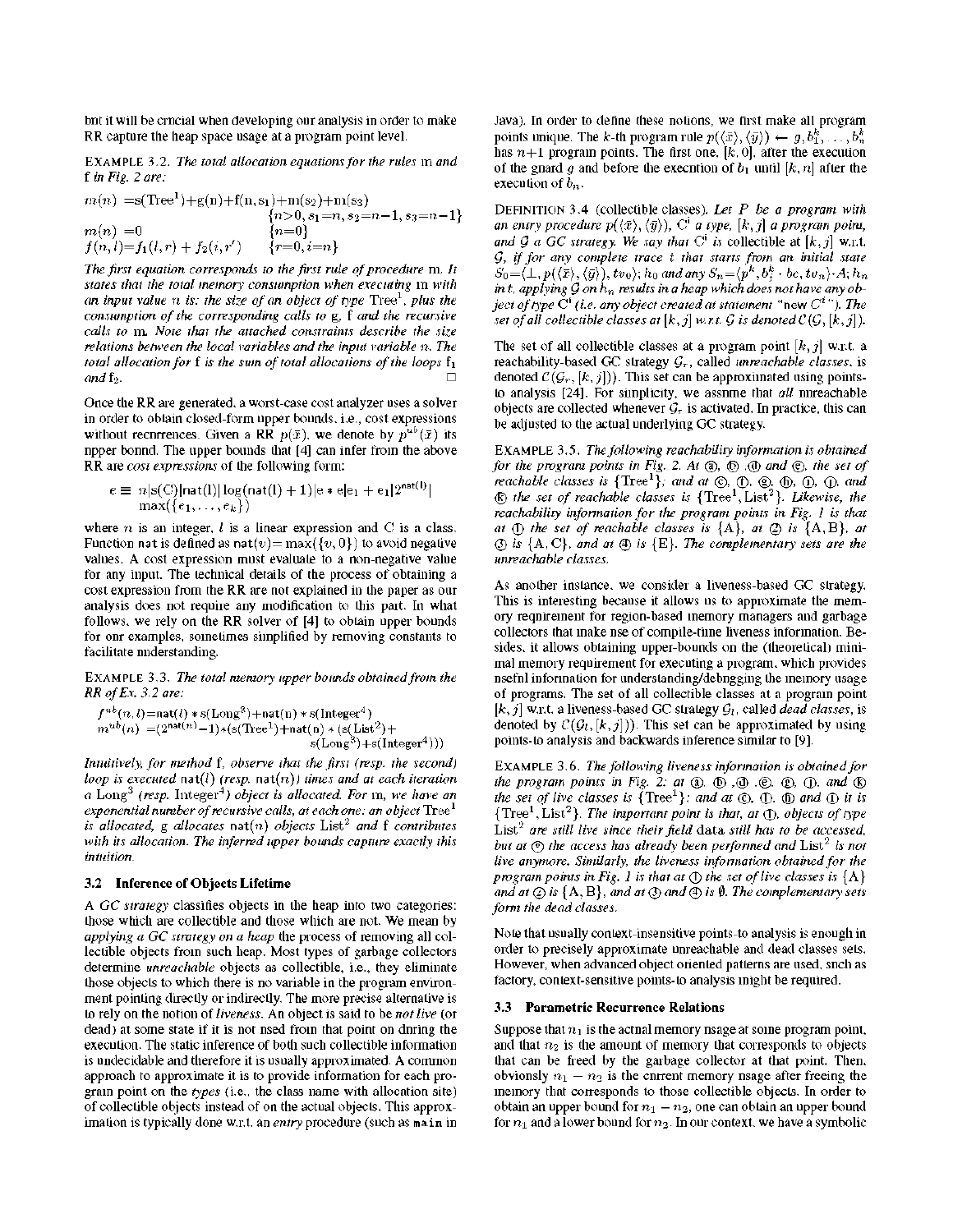upper bound  $\epsilon_1$  for  $n_1$ , but the information about collectible classes does not provide any lower bound on  $n_2$ , since it does not include information on how many objects of each type we have at that program point. But, since the collectible classes sets in Sec. 3.2, provide the information that all instances of specific classes at that program point can be freed, and since  $\epsilon_1$  is a symbolic upper bound, we can obtain a sound upper bound for  $n_1 - n_2$  by replacing in  $e_1$ all occurrences of  $s(C)$  by 0, for each C that is in the corresponding set of collectible classes. By relying on this basic idea, we will estimate the memory requirement at each program point and then choose the maximum among them.

In what follows, given a cost expression  $e=e_1 + \ldots + e_n$ , we denote by  $\epsilon[\epsilon_i \mapsto f]$  the replacement of the sub-expression  $\epsilon_i$  by **/**.

DEFINITION 3.7 (total memory). Given an expression  $e = e_1 +$ ... +  $e_n$ , where each  $e_i$  is either of the form  $s(C^i)$  or a call  $q(\bar{x})$ , we define its total memory, denoted  $total(e)$ , to the cost expression obtained as  $e[e_i] \mapsto q^{ab}(\bar{x})$ , for each  $e_i$  which is a call to a procedure of the form  $q(\bar{x})$ .

EXAMPLE 3.8. Assume that  $m_2^{ub} = s(C) + s(E)$ . Given the expression  $e = s(A) + s(B) + m<sub>2</sub> + s(D)$ , we have total(e) =  $s(A) + s(B) + s(\dot{C}) + s(\dot{E}) + s(D).$ 

The interest of having the total memory is that we can approximate the active memory (i.e., the memory that cannot be collected by the GC) at a given program point from it as follows.

DEFINITION 3.9 (active memory). Given an expression  $\epsilon$ , we define the active memory at a program point  $[k, j]$  w.r.t. a GC strategy G, denoted  $A(e, [k,j], \mathcal{G})$ , as the cost expression obtained as  $total(e)[s(C^i) \mapsto 0]$  for all  $C^i \in \mathcal{C}(\mathcal{G}, [k, j]).$ 

EXAMPLE 3.10. From the expression  $\epsilon$  in Ex. 3.8, the reachability information of Ex. 3.5, and the liveness information of Ex. 3.6, for the program point  $\bigoplus$  in Fig. 1, we obtain  $A(e, \bigoplus, \mathcal{G}_r) = s(E)$  and  $\mathcal{A}(\epsilon, \mathcal{A}), \mathcal{G}_l$ ) = 0.

The main idea behind our memory requirements analysis is to produce disjunctive equations which capture the active memory at the program points where the memory usage can increase, i.e., at the memory allocation instructions. Since the RR generated in Def. 3.1 allow us to identify exactly these points by means of their associated size constants, we generate the parametric memory requirements equations from them.<sup>2</sup>

DEFINITION 3.11 (memory requirements equations). Given a total memory allocation equation " $p(\bar{x}) = e_1 + \cdots + e_n$ ,  $\varphi$ " and a GC strategy Q, the corresponding memory requirement equation is defined as:  $"\hat{p}(\bar{x}) = max(f_1, ..., f_n), \varphi",$  such that  $f_i = A(e_1 + \cdots + e_{i-1}, [k, j], \mathcal{G}) + \hat{e}_i$  where  $[k, j]$  is the program point that corresponds to  $e_i$  and  $\acute{\text{s}}(\mathrm{C}^i) = \mathrm{s}(\mathrm{C}^i)$ .

An important point in the above definition is that, when computing the active memory of  $e_1 + \cdots + e_{i-1}$ , procedure calls are replaced by their total memory upper bounds and hence the result is a symbolic cost expression. In contrast, we have that  $\dot{e}_i$ , when  $e_i$ is a call, will be defined by corresponding memory requirements equations when applying Def. 3.11 to the equations defining  $\epsilon_i$ . When  $e_i$  is a constant, function  $\hat{s}$  is just s. As mentioned in Sec. 3.1, it is crucial for the above definition to maintain the order (and program point information) in the expressions of the rhs of the total allocation equations in order to be able to apply the program point collectible classes information into them.

EXAMPLE 3.12. The total memory equations for the methods in Fig. 1 are (for simplicity we ignore  $m_3$  since it does not affect the memory consumption):

$$
m_1 = s(A) + s(B) + m_2 + s(D)
$$
  

$$
m_2 = s(C) + s(E)
$$

According to Def. 3.11, the following memory requirements equations are obtained for a generic GC strategy Q:

$$
m_1 = max(s(A),\mathcal{A}(s(A), \mathcal{D}, \mathcal{G}) + s(B),\mathcal{A}(s(A) + s(B), \mathcal{Q}, \mathcal{G}) + m_2,\mathcal{A}(s(A) + s(B) + m_2^{ab}, \mathcal{Q}, \mathcal{G}) + s(D))\n m_2 = max(s(C), \mathcal{A}(s(C), \mathcal{Q}, \mathcal{G}) + s(E))
$$

The disjunctive information is handled in the solver by replacing the max operator by non-deterministic equations and finding an upper bound using [4]. Below, we show to the left (resp. right) the non-deterministic equations for a reachability-based strategy before (resp. after) the elimination of the unreachable classes computed in Ex. 3.5. The notation  $\mathfrak{S}(\mathbb{C})$  indicates setting  $\mathfrak{S}(\mathbb{C})$  to zero once collectible classes are eliminated:

$$
\begin{array}{ll}\n\hat{m}_1 = s(A) &= s(A) + s(B) \\
\hat{m}_1 = \mathcal{A}(s(A), \mathbb{O}, \mathcal{G}_r) + s(B) &= s(A) + s(B) \\
\hat{m}_1 = \mathcal{A}(s(A) + s(B), \mathbb{O}, \mathcal{G}_r) + \hat{m}_2 &= s(A) + s(B) + i\hat{u}_2 \\
\hat{m}_1 = \mathcal{A}(s(A) + s(B) + m_2^{ab}, \mathbb{O}, \mathbb{G}_r) + s(D) = \frac{\Theta(A) + \Theta(B) + \Theta(C)}{s(B) + s(D)} + \frac{\Theta(C)}{s(B)}\n\end{array}
$$

$$
m_2 = s(U)
$$
  
\n
$$
m_2 = \mathcal{A}(s(C), \mathcal{Q}, \mathcal{G}_r) + s(E)
$$
  
\n
$$
= s(C) + s(E)
$$

The upper bounds obtained from these equations are

$$
\hat{m}_2^{u_0} = s(C) + s(E)
$$
  
\n
$$
\hat{m}_1^{u_0} = s(E) + \max(s(A) + s(B) + s(C), s(D))
$$

This upper bound improves over the scope-based upper bound S in Fig. 1 but we still have not succeeded in inferring R. This is because we need the partial evaluation transformation explained in the next section.

As another instance, the equations for a liveness-based strategy  $\mathcal{G}_l$  (i.e., w.r.t. the dead classes of Ex. 3.6) differ from the above ones only in the fourth and sixth equations which are as follows:

$$
\hat{m}_1 = \mathcal{A}(s(A) + s(B) + m_2^{ub}, \bigoplus, \mathcal{G}_t) + s(D) = s(A) + s(B) + s(C)
$$
\n
$$
\hat{m}_2 = \mathcal{A}(s(C), \bigoplus, \mathcal{G}_t) + s(E) = s(C) + s(E)
$$
\n
$$
= s(C) + s(E)
$$

The upper bounds obtained from these equations are

$$
\hat{m}_2^{ub} = \max(s(C), s(E)) \n\hat{m}_1^{ub} = \max(s(A) + s(B) + \max(s(C), s(E)), s(D))
$$

Again, the partial evaluation transformation is needed to obtain L of Fig. 1. As mentioned in Sec. 1, liveness-based upper bounds safely and accurately describe the peak memory usage for a memory manager based on liveness. For example, this is the case of region-based manager, for the program in Fig. 2 if objects of the same type are allocated in the same region, and for the program in Fig. 1 if  $A, B$  and  $C$  are allocated in one region which is deallocated at program point (3).

THEOREM 3.13 (soundness). Let P be a program,  $G$  be the GC strategy,  $p(\langle \bar{x} \rangle, \langle \bar{y} \rangle)$  an entry procedure, and  $\hat{p}^{ub}(\bar{x})$  an upper bound for the corresponding memory requirement equations generated in Def. 3.11. Assuming that we start the execution from an *initial state*  $S_0 = \langle \perp, p(\langle \bar{x} \rangle, \langle \bar{y} \rangle), tv_0 \rangle$ ; *h<sub>o</sub>* then, for any complete trace t, it holds  $\hat{p}^{ub}(\bar{v}) \geq peak(t)$  where  $\bar{v} = \alpha(\bar{x}, tv_0, h_0)$  if one of the conditions hold:

(i)  $G$  is applied as soon as objects become collectible;

 $^2$  In previous work [3, 2] the equations are generated from the program rules  $^2$ instead.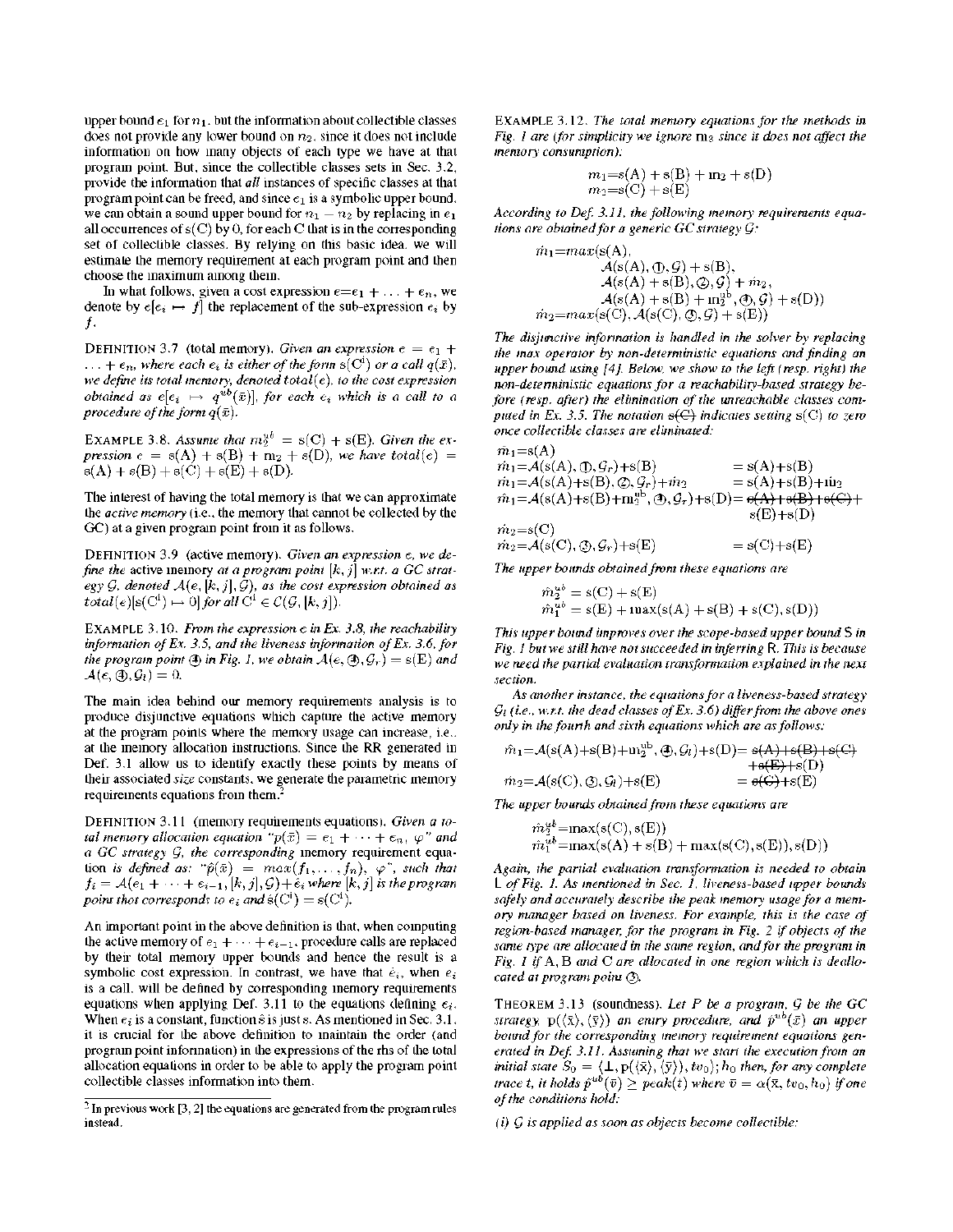(ii) the heap size is fixed to  $\hat{p}^{ub}(\bar{v})$  and  $\mathcal G$  is applied when we reach this limit.

Informally, the soundness theorem ensures that our analysis correctly approximates the peak of a procedure's execution for any GC scheme  $G$  in the two scenarios explained in Sec. 1.

#### 3.4 A Partial Evaluation Transformation of Recurrence Relations

The technique in Sec. 3.3 obtains precise upper bounds when objects become collectible in the same rule in which they have been created. However, if an object becomes collectible in another rule (e.g., of a called method), the effect of removing it might be delayed until it become visible in the same rule, which might result in a loss of precision. This happens in the program of Fig. 1, the object to which the variable "a" refers becomes dead in  $m_2$  at program point (3), and the object to which "a.f" refers becomes both dead and unreachable at program point  $\circledS$ . However, the eqnations that we generate for  $m_1$  in Ex. 3.12 (both for  $\mathcal{G}_t$  and  $\mathcal{G}_r$ ) do not take advantage of this information, but rather from the information that such objects are dead and unreachable at @, i.e., only npon exit from  $m_2$ . This prevents us from obtaining the precise npper bounds R and L in Fig. 1. The well-known technique of partial evaluation [17] (PE for short) gives us a leeway. PE is an automatic program transformation technique whose goal is to specialize programs by propagating static information by means of unfolding. In our context, the notion of unfolding corresponds to the intuition of replacing a call to a relation by the definition of the corresponding relation, and therefore merging the corresponding rules into the same equation and making more program points visible.

EXAMPLE 3.14. Consider the total memory equations of Ex. 3.12. Unfolding the call to  $m_2$  into its calling context results in the following equation:

 $m_1$  = s(A) +  $\mathbb{O}\text{s(B)} + \mathbb{O}\text{s(C)} + \mathbb{O}\text{s(E)} + \mathbb{O}\text{s(D)}$ 

From it, by applying Def.  $3.11$ , we obtain the following equation for  $\mathcal{G}_r$  which is clearly more accurate than the one we have obtained in Ex. 3.12:

$$
\begin{array}{ll}\n m_1 = & \max(s(A), \\
 \mathcal{A}(s(A), \mathcal{O}, \mathcal{G}_r) + s(B), \\
 \mathcal{A}(s(A) + s(B), \mathcal{O}, \mathcal{G}_r) + s(C), \\
 \mathcal{A}(s(A) + s(B) + s(C), \mathcal{O}, \mathcal{G}_r) + s(E), \\
 \mathcal{A}(s(A) + s(B) + s(C) + s(E), \mathcal{O}, \mathcal{G}_r) + s(D)) \\
 = & \max(s(A) + s(B) + s(C), s(A) + s(C) + s(E), s(E) + s(D))\n \end{array}
$$

Solving this equation results in the optimal upper bound R. The key point is to incorporate the reachability information at program point  $\circled{3}$  in the equation of  $m_1$ . We could not do it in Ex. 3.12 since it was in a different rule. Similarly, for  $\mathcal{G}_l$  we get an equation which has an upper bound that coincides with the upper bound L of Fig. 1.

The nnfolding process could be defined on the programming language, however, defining it on the RR has the main advantage of being much simpler. This is because RR are made up only of constants s(C), calls to other equations and linear constraints. This kind of unfolding is basically the same as that of clauses in constraint logic programming [13] and that of the npper bound solver of [4].

DEFINITION 3.15 (unfolding step). Let E be the recurrence equation " $p(\bar{x}) = b_1 + \cdots + b_{i-1} + q(\bar{x}_i) + b_{i+1} + \cdots + b_n, \varphi$ ", and  $E'$  a renamed apart equation  $q(\bar{y}) = c_1 + \cdots + c_m$ ,  $\varphi'$   $\tilde{z}$  defining q such that  $vars(E) \cap vars(E') = \emptyset$ . Then, the unfolding of E w.r.t.  $q(\bar{x}_i)$  and  $E'$  is " $p(\bar{x}) = b_1 + \cdots + b_{i-1} + c_1 + \cdots + c_m + \cdots$  $b_{i+1} + \cdots + b_n, \varphi \wedge \varphi' \wedge {\bar{x}_i = \bar{y}}$ ".

The unfolding step basically generates a new equation by: substituting the (renamed apart) definition of  $q$  in its calling site, joining the constraints of both p and  $q(\varphi \land \varphi')$ , and nnifying the variables of the caller and the variables of the renamed apart definition ( $\{\bar{x}_i = \bar{y}\}\$ ). When the call we want to unfold is defined by several equations, the above operation is repeated for each of them possibly generating several equations. When  $\varphi' \wedge \varphi \wedge {\{\bar{x}_i = \bar{y}\}}$  is nnsatisfiable, no equation is generated since this does not correspond to a valid execution.

Performing an unfolding step solves the problem when the object is created in a procedure  $p$  and becomes collectible in the unfolded procedure q which is called from p. However, there are scenarios where more steps are required. For example, an object might become collectible not during an immediate call but rather in a transitive one. Even more, an object can be created and become collectible in procedures that do not have a caller/callee relation. In general, unfolding steps should be applied repetitively until the program points that correspond to the creation and collection of an object are as close as possible in the equations. This process in the presence of recursive relations (coming from loops) might be non-terminating. Fortunately, the problem has been well studied in the PE field and we can adopt any terminating strategy [19]. For instance, in [4], the strategy is to leave one relation per recursive strongly connected component (SCC) and unfold the remaining ones. In order to take more advantage of collectible classes, it is even possible to unfold a recursive SCC into other SCCs, which corresponds to loop nnrolling. In PE terminology, a binding-time annotation (BTA) is a set of predicates which cannot be nnfolded, either becanse it conld endanger termination or because it wonld not be profitable (e.g., it would not make the points of interest closer in the rules). Our definition of partially evaluated equations can be nsed with any BTA which ensures termination.

DEFINITION 3.16 (partially evaluated RR). Given a set of RRs and a BTA, the partially evaluated RRs are obtained by iteratively unfolding (Def. 3.15) all calls in the rhs of the equations which do not belong to BTA w.r.t. its defining equations.

Once the RR have been partially evaluated, we apply Def. 3.11 to them in order to generate the corresponding memory requirement equations.

EXAMPLE 3.17. For the simple example of Fig. 1, if the BTA includes only  $m_1$ , we obtain the RR in Ex. 3.14 and the optimal R and L upper bounds of Fig. 1.

THEOREM 3.18 (soundness). Let P be a program,  $G$  the used GC technique,  $p(\langle \bar{x} \rangle, \langle \bar{y} \rangle)$  an entry procedure, and  $\hat{p}^{ab}(\bar{x})$  an upper bound for the corresponding memory requirement equations generated in Def. 3.11 after PE. Assuming that we start the execution from an initial state  $S_0 = \langle \perp, p(\langle \bar{x} \rangle, \langle \bar{y} \rangle), tv_0 \rangle; h_0$  then, for any complete trace t, it holds  $\hat{p}^{ub}(\bar{v}) \geq peak(t)$  under the same conditions as in Theorem 3.13 where  $\bar{v} = \alpha(\bar{x}, tw_0, h_0)$ .

The key difference with the PE of  $[4]$  is that we apply PE previ $ously$  to the generation of the memory requirement RR, while  $[4]$ uses PE only to solve them. This is an essential difference since we would not be able to obtain the propagation of collectible information that we need to obtain memory requirements bounds by using PE like [4]. As other differences, we can apply PE with any terminating BTA while [4] requires checking further conditions on the associated graph.

#### 3.5 Comparison to Previous Work

Our work improves over scope-based heap space analyses [3, 6] in both its accuracy and its applicability. Essentially, since we overcome the scope-based restriction, we are able to infer strictly more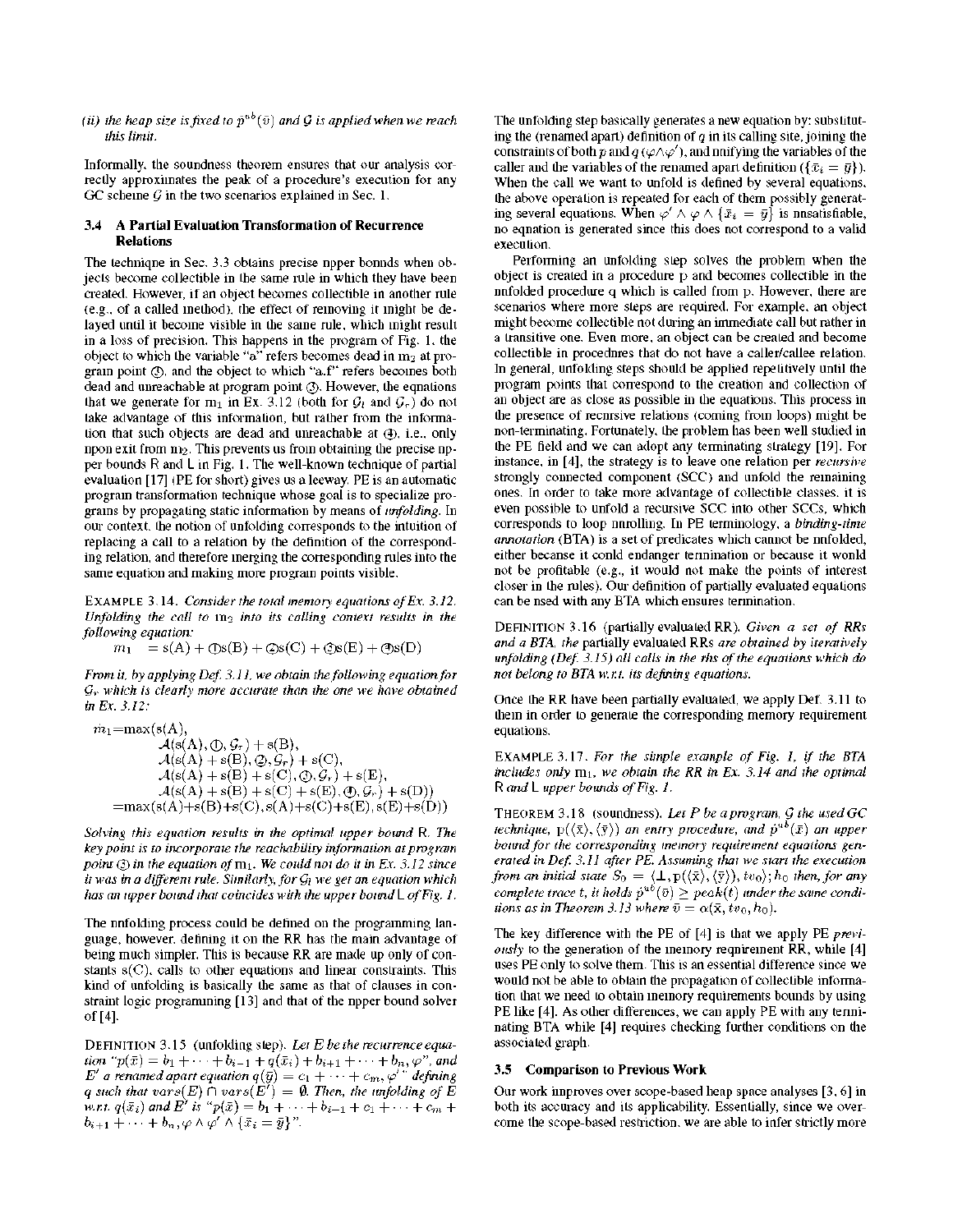precise upper bounds for reachability-based memory managers, as the example below will show. Besides, since our equations capture the memory requirement at a program point level (rather than as a method level as previons approaches do), we can apply it in combination with a liveness-based memory manager which can deallocate objects at any program point. Altogether, our analysis introduces the novel applications pointed out in Sec. 1, which scopebased analyses do not have. In order to clarify the technical differences with the analysis in [3], we apply the scope-based method to our running examples. We obtain the following equation for the program in Fig. 1:

$$
\hat{m}_1 = s(A) + s(B) + \max(\hat{m}_2, \hat{m}_2 + s(D))
$$

where  $\hat{m}_2$  denotes the peak consumption of  $m_2$  and  $\hat{m}_2$  its *escaped memory*, i.e., the memory created during the execution of  $m<sub>2</sub>$  and still reachable npon return from it. The idea is hence that when there is a method call, the equation contains a disjunctive max between the peak consumption of such call (i.e.,  $\hat{m}_2$ ) and the memory that escapes from it plns the peak of the continuation (i.e.,  $m_2 + s(D)$ ). Apart from the different way in generating the equations, a fundamental difference with our analysis is that, by relying on a escape analysis, only the objects created in the current scope and in scopes reached transitively from it can be deallocated. This is clearly a subset of program point reachability or liveness as we do. As a consequence, the sizes of A and B are always accumulated and, as they become dead (resp. unreachable) in  $m_2$ (resp. upon exit from  $m_2$ ), this memory state is missed in the RR. This leads to imprecision when inferring memory requirements and illustrates why we need RR which capture the memory usage at a program point level, as discussed in Sec. 1.

The optimization sketched in [3] to approximate the *ideal* GC consists in splitting the rules into smaller scopes in order to apply GC more often. Unfortunately, it suffers from the same scope limitation and hence it does not improve the upper bound neither. Moreover, it is not straightforward, and in many cases it is even impossible, to generate these smaller scopes, since the scope might begin in the middle of one rule and end in the middle of another one. For example, in the program of Fig. 1, a new scope should be created for the first two instructions of  $m_1$  and the part of  $m_2$  up to program point (3). Moreover, the partition which is convenient for one object might not be good for another one. In this example, the accuracy gain is a constant factor. In more complex programs, the gain can be much larger as the next example shows.

EXAMPLE 3.19. By applying Def. 3.11, the memory requirement *equation generated for m from the equation in Ex. 3.2, the total upper bounds of Ex. 3.3 and the reachable classes of Ex. 3.5 is:*   $\hat{m}(n)$ =

 $\max(\rm s(Tree^1),\rm s(Tree^1) {+\hat g}(n),\rm s(Tree^1) {+\small\textrm{nat}(n) {*\bf s}(List^2)} {+\cal g}(n))$  $\overline{f}(n,s_1),$  s( $\text{Tree}^1)$  + nat $(\overline{n})$ \*o( $\text{List}^2)$  + nat $(\overline{\mathfrak{o}_1})$ \*o( $\text{Long}^3)$  +  $\mathsf{nat}(n) * \mathsf{s}(\text{Integer}^4) + \hat{m}(s_2), \mathsf{s}(\text{Tree}^1) + \mathsf{nat}(n) * \mathsf{s}(\text{List}^2)$  $\vdash \mathsf{nat}(s_1) {\ast} \mathsf{s}(\mathsf{Long}^3) + \mathsf{nat}(n) {\ast} \mathsf{s}(\mathsf{Integer}^4) + \cdots$  $(2^{nst(s_2)}-1)$ \*s $(Tree^1)$ +m̂(s3))

*which can be solved (after solving f) into the following closed form for the case n>0:* 

$$
\hat{m}^{ub}(n) = (2^{\text{nat}(n)} - 1) * s(\text{Tree}^1) + \max(s(\text{Long}^3), s(\text{Integer}^4)) +
$$
  
nat(*n*) \*s(\text{List}^2)

*The upper bound obtained by [3] (applying the optimization of ideal GC) is:* 

$$
(2^{nat(n)}-1)*(s(Tree^1) + nat(n)*s(List^2)) +nat(n)*max(s(Long^3),s(Integer^4))
$$

*There are two fundamental differences:* 

- (1) For executing f, the approach described in this paper require only  $\max(s(\text{Long}^3), s(\text{Integer}^4))$  of memory, while [3] requires nat(n) times of  $\max(\mathrm{s}(\mathrm{Long}^3), \mathrm{s}(\mathrm{Integer}^4))$ . This is because in a scope-based approach the objects created in  $f_1$ (resp.  $f_2$ ) are not garbage collected until we exit from  $f_1$  (resp.  $f<sub>2</sub>$ ), while they become dead/unreachable right after calling intValue;
- (2) The memory required by  $g$  is accumulated only once to the memory requirement of m, while [3] requires space for allocating g an exponential number of times. This is because the List<sup>2</sup> objects are created in g and become unreachable (resp. dead) in a different scope m (resp. f).

The above example not only shows the further accuracy of our approach w.r.t. scope-based ones, but it also illustrates the power of our method in the kind of upper bounds we infer: we capture exponential, logarithmic and polynomial memory bounds. This improves over type-based memory usage analyses [16] which are often restricted to linear upper bounds.

## 4. Experimental Evaluation

We have implemented our technique within  $XYZ^3$  which can be tried out through its web interface at:  $XYZ^4$  by selecting the cost models for memory requirement. Our reachability analysis is based on the points-to analysis of [24], and the heap liveness analysis is similar to the region-based liveness of [9]. The PE transformation leaves one relation per SCC as explained in Sec. 3.4. The experimental evalnation has been performed on the JOlden benchmark suite [8] and on GCBench, a typical example from the GC community [5]. For each benchmark, we infer total allocation upper bounds  $U_T$  and the peak heap usage using the cost models:  $\mathbf{U}_\mathsf{S}$  for scope-based GC,  $\mathbf{U}_\mathsf{R}$  for reachability-based GC, and  $\mathbf{U}_\mathsf{L}$  for liveness-based GC. As regards the GCBench benchmark, its main method consists of 4 parts that create different data structures. In this case,  $U_T$  and  $U_S$  are the sum of the sizes of these data structhe they escape to the scope of the main and hence cannot be collected until execution finishes, while  $U_R$  and  $U_L$  are the maximum among their sizes. Besides, in the last part of the main, there are 3 nested loops and, at each iteration of the inner one, a tree is created and becomes dead and unreachable at the end of it. For this part,  $U_T$  and  $U_S$  require a quadratic number of trees while  $U_R$ and  $U_L$  require a single tree (the upper bounds are too large to be shown).

As regards the JOlden benchmarks, they all create an initial data structure and then do some post-processing on it. Therefore, the overall memory requirement is dominated by the size of the initial data structure and hence  $U_5$ ,  $U_R$  and  $U_L$  are almost the same if we start the analysis from main. However, during the postprocessing, there are some methods in which temporary objects are created and, for them,  $U_S$  is significantly larger than  $U_R$  and  $U_L$ . Table 1 summarizes our experiments by focusing on these methods. We substitute the symbolic expressions  $s(C)$  by the number of fields C has, and for arrays we consider their sizes, so that the system can perform mathematical simplifications. As theoretically expected, in all examples  $U_T \geq U_s \geq U_R \geq U_l$ . Let us explain intuitively where the gain in accuracy comes from. In the first two methods, we found loops that create objects which become dead at the end of each iteration, bnt we conld not infer that all of them become unreachable at that point, therefore  $U_1$  is more precise than  $U_R$ . The hackGravity method clones an object of type MathVector and immediately in the next instruction it creates an object of type HG. Our analysis accurately infers that

 $^3$  the system name is withheld

<sup>&</sup>lt;sup>4</sup> the actual link is withheld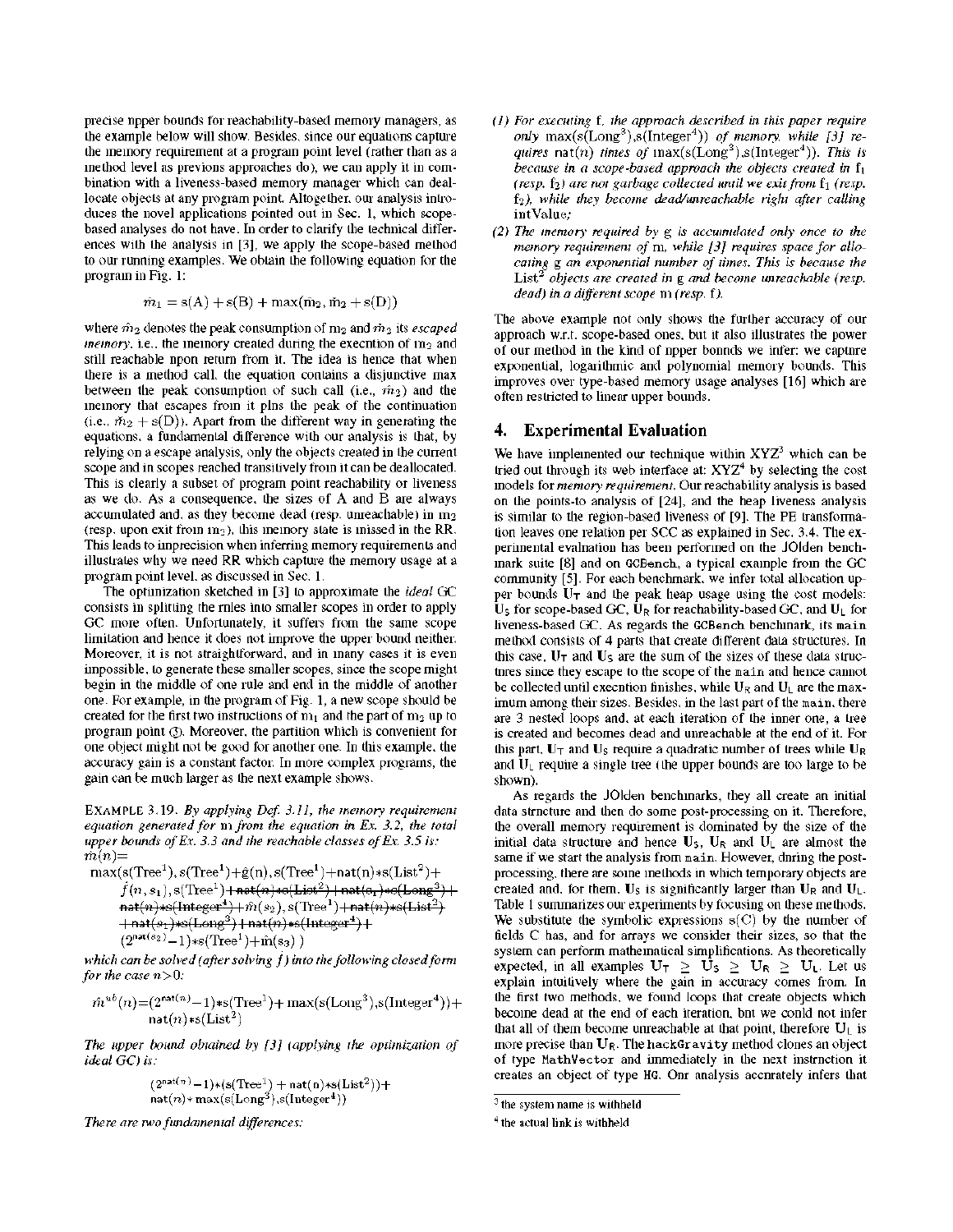| <b>Bench</b>                                                            | Uт                                        | U۹               | UR                    | IU∟            | $\mathbf{R}_{\mathsf{R}}$ |
|-------------------------------------------------------------------------|-------------------------------------------|------------------|-----------------------|----------------|---------------------------|
| $\left\langle \right\rangle$ mst.MST.computeMST $\left\  \right\rangle$ | $4*nat(A-1)$                              | $4*nat(A-1)$     | $ 4+2*$ nat $(A-1) 2$ |                | 2                         |
| $I$ bh.Tree.vp                                                          | $28*nat(A)+8$                             | $28*nat(A)+8$    | $28*nat(A)+8$         |                | 30  12*A+24               |
| bh.Body.hackGravity                                                     | 21                                        | 21               | 21                    | 15             | 12                        |
| [bh.MathVector.toString]                                                | 10                                        | 10               | 10                    | 4              | 2                         |
| em3d.BiGraph.toString                                                   | $4*nat(A-1)+2  4*nat(A-1)+2 $             |                  |                       | 4              |                           |
| voronoi. Vertex.print                                                   | $4*2^{nat(A-1)}$                          | - 2 2*nat(A-1)+2 | 2                     | $\overline{2}$ | 2                         |
| bisort. Value.inOrder                                                   | $\sqrt{4*2^{nat(A-1)} - 2 2*nat(A-1)}$ +2 |                  |                       | 2              | 2                         |

Table 1. Total, Scope, Reachability, Liveness Upper Bounds by COSTA on the JOlden

MathVector becomes dead before creating HG. Indeed, this has spotted a possible bug: the cloned MathVector object is not used but rather the original one. Again, the objects are still reachable and hence  $U_L > U_R$ . In the last three methods the gain originates from the creation and manipulation of Strings. Usually, several StringBuffer objects are created to hold intermediate strings and become dead and unreachable as soon as data is printed. When such a statement occurs inside a linear loop like in em3d.toString, we are able to infer a constant number of StringBuffer objects, while the scope-based peak analysis obtains one proportional to the number of iterations. Even more, in the last two methods, the total consumption is exponential due to two recursive calls. The scopebased peak is linear since the objects created during the execution do not escape from the method and hence can be garbage collected before the second call. Importantly, we improve this npper bonnd to a constant in the case of  $\mathbf{U}_R$  and  $\mathbf{U}_L$ .

Finally, in the last column, we aim at evaluating the precision of our analysis for Java programs by comparing our upper bounds with the memory consumption of real executions. For this aim, we have implemented a JVMTI agent<sup>5</sup> which, besides tracking object allocations and deallocations, explicitly invokes the (reachabilitybased) JVM garbage collector before any object or array creation. Column  $\mathbf{R}_R$  shows the obtained consumptions, using the same measure as before (i.e. number of fields and size of arrays) which correspond to the *real* minimal memory requirements. The sizes of the corresponding input are not relevant when the actual memory consumption is constant, which is the case of all benchmarks except bh.Tree.vp. For this one, we have run the program with a set of different inputs, and from the obtained results we have derived the cost expression 12\*A+24, which characterizes the actual consumption for all values of A greater than 1. It can be observed that  $\mathbf{U}_R$  is safe in all cases and very close to  $\mathbf{R}_{\text{R}}$  in most of them, except for the first two benchmarks in which the reachability analysis loses precision, mainly due to the context-insensitive nature of the underlying points-to analysis. Note that, in spite of the fact that  $U_L$  is based on liveness and hence more precise, it is larger than  $\mathbf{R}_{\text{R}}$  in some cases. This is because of the loss of precision in the underlying (static) liveness analysis. All in all, our experiments reveal that the memory requirements inferred by our analysis are accurate and close to the actual consumption.

# 5. Conclusions

Predicting the memory requirements of a program's execution is a critical component in software development. The memory requirements typically inclnde both the heap and the frames stack nsage. This paper focuses on the heap space because estimating the maximal height of the frames stack from our heap analysis is straightforward, as it is done in [3]. Memory usage has been traditionally measured nsing profiling which is often insufficient since only certain inputs are profiled. Building over recent progress in heap space analysis, our work presents a novel approach to inferring symbolic bounds of the memory requirements for imperative object-oriented languages. It improves over recent work in that it is not tied to a particular GC model (nnlike [3, 6]), it computes accurate bonnds for exponential, logarithmic, etc. complexities (unlike [6, 11]) and it is fully automatic (unlike [16]). Other approaches to resource usage analysis are developed to measure other types of resources, namely [14] predicts number of instructions, [1] is generic in the definition of cost model but neither of them supports memory requirements, since the underlying techniques are developed to measnre accninulative resources, while inemory nsage is a resonrce that increases and decreases along the execution. The problem is different from memory prediction in functional languages [22, 15] since, due to the absence of mutable data structures, GC can be modeled in a scoped-based fashion where the scopes are determined by the corresponding function definitions. While in imperative languages, objects can be collected outside the scope in which they have been created, which makes the static prediction more difficult. Other work, snch as [10], provides a framework for checking that the memory nsage conforms to user-snpplied specifications. Usersupplied specifications may be hard to provide and are likely to be impractical for bytecode programs.

#### Acknowledgments

This work was funded in part by the Information & Communication Technologies program of the European Commission, Futnre and Emerging Technologies (FET), nnder the ICT-231620 HATS project, by the Spanish Ministry of Science and Innovation (MICINN) under the TIN-2008-05624 DOVES project, the TIN2008-05223-E and TIN2008-04473-E (Accion Especial) projects, and HI2008-0153 (Acción Integrada) project, and by the Madrid Regional Government nnder the S-0505/TIC/0407 PROMESAS project.

#### References

- [1] E. Albert, P. Arenas, S. Genaim, G. Puebla, and D. Zanardini. Cost Analysis of Java Bytecode. In Rocco De Nicola, editor, 16th European Symposium on Programming, ESOP'07, volume 4421 of Lecture Notes in Computer Science, pages 157–172. Springer, March 2007.
- [2] E. Albert, S. Genaim, and M. Gómez-Zamalloa. Heap Space Analysis for Java Bytecode. In Proceedings of the 6th International Symposium on Memory Management (ISMM'07), pages 105–116, New York, NY, USA, October 2007. ACM Press.
- [3] E. Albert, S. Genaim, and M. Gómez-Zamalloa. Live Heap Space Analysis for Languages with Garbage Collection. In 8th international symposium on Memory management, pages 129–138, New York, NY, USA, June 2009. ACM Press.
- [4] Elvira Albert, Puri Arenas, Samir Genaim, and German Puebla. Automatic Inference of Upper Bounds for Recurrence Relations in Cost Analysis. In María Alpuente and Germán Vidal, editors, Static Analysis, 15th International Symposium, SAS 2008, Valencia, Spain,

 $^5$ See<http://java.sun.com/j2se/1.5.0/docs/guide/jvmti/> $^5$